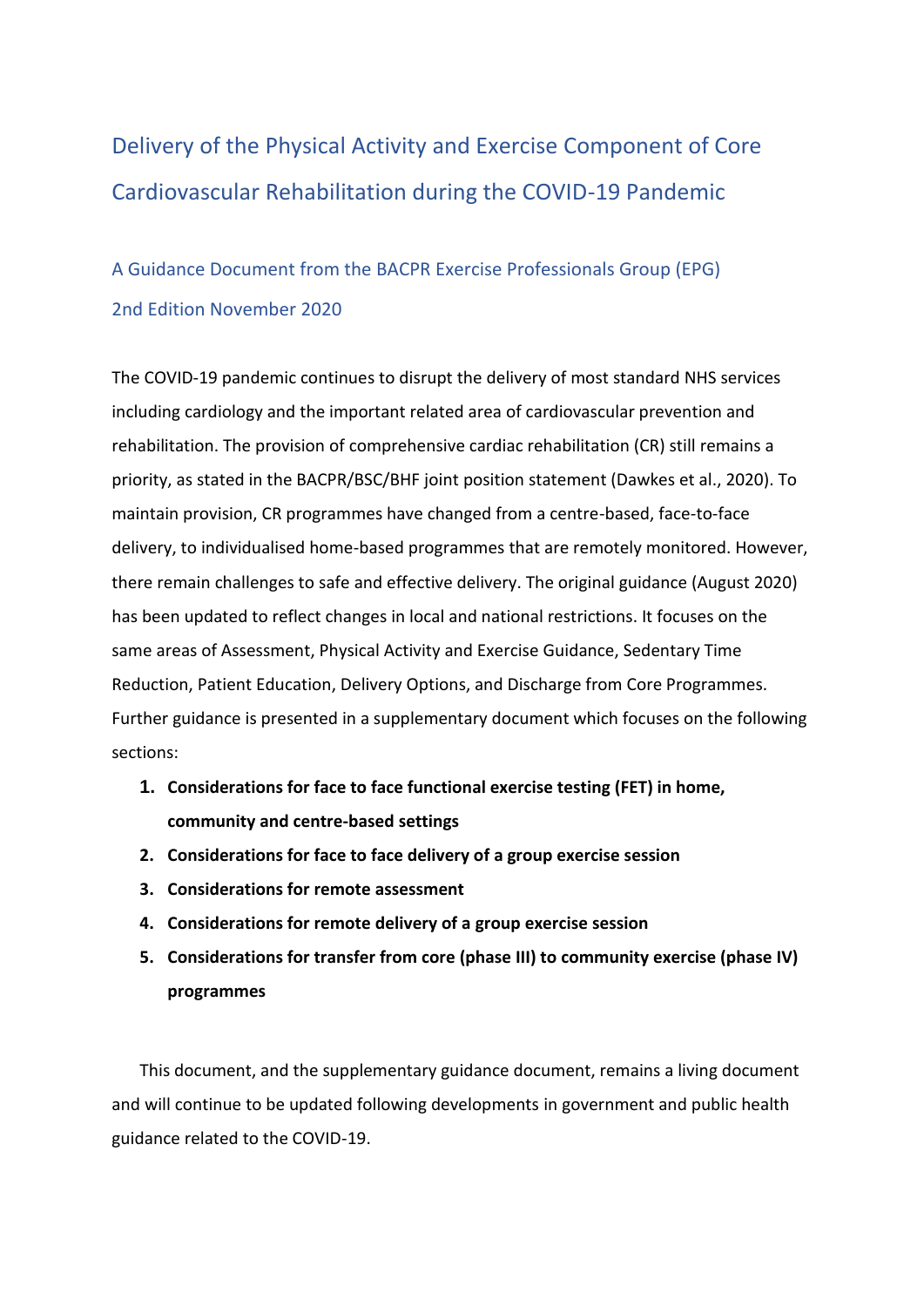In this document the term 'Core' is used to refer to outpatient rehabilitation, formerly referred to as Phase III Cardiac Rehabilitation.

Table 1. Summary of Key Guidance for PA and Exercise delivery of Core Cardiovascular Rehabilitation during the COVID-19 Pandemic

| A comprehensive assessment needs to be conducted for each            |
|----------------------------------------------------------------------|
| patient, as per BACPR guidelines. Initial assessment via telephone   |
| and/or video will be required plus consideration whether a face      |
| to face session, either home-based or centre-based, is               |
| appropriate to conduct a functional exercise test                    |
| In the absence of a functional exercise test (FET), exercise         |
| professionals can utilise validated tools (e.g. Duke Activity Status |
| Index) and detailed history taking to gauge the patient's current    |
| level of activity and exercise tolerance.                            |
| Without an FET, exercise professionals will be providing exercise    |
| recommendations rather than exercise prescriptions. Regular          |
| reviews of patient progress should be made.                          |
| Use of resources such as CR home-based exercise booklets,            |
| exercise videos, and online or app-based delivery can be utilised    |
| when possible to ensure safe and effective patient exercise. The     |
| limitations and potential errors of any resources or technology      |
| used needs to be considered.                                         |
| Reducing the sedentary time of all CR patients is essential during   |
| the pandemic. For high risk patients, and those with low exercise    |
| capacity, reducing sedentary time may be an appropriate and          |
| effective starting point rather than specific exercise advice.       |
| CR education remains essential, however individual education         |
| sessions may be too time consuming. Delivery options should be       |
| considered such as: printed information posted or emailed to         |
|                                                                      |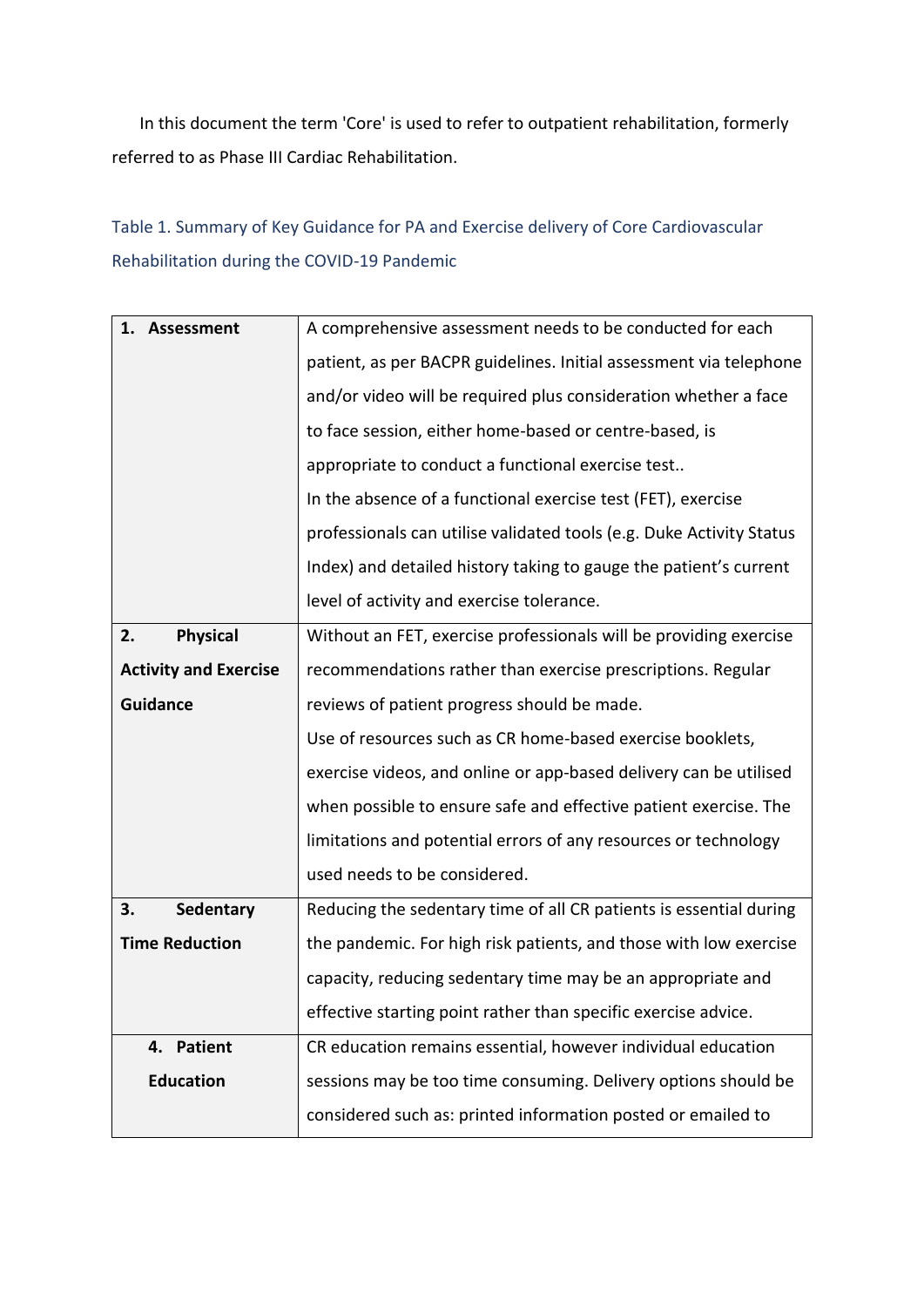|                       | patients, pre-recorded sessions, or through 'live' virtual sessions |
|-----------------------|---------------------------------------------------------------------|
|                       | to groups.                                                          |
| <b>Delivery</b><br>5. | The safe delivery of exercise remains an issue for patients         |
| <b>Options</b>        | enrolled onto a CR programme, even with an initial FET. Online      |
|                       | video platforms should be considered, providing Trust               |
|                       | Information Governance (IG) and Data Protection requirements        |
|                       | are met. In addition, app-based resources may prove useful but      |
|                       | should have a robust evidence base                                  |
| 6. Discharge          | Patients completing their CR programme require a                    |
| from Core CR          | comprehensive assessment prior to being discharged. Referral to     |
| programme             | ongoing support and maintenance services should be made when        |
|                       | appropriate, and available.                                         |

## **1.** Assessment

An essential part of the CR journey is a comprehensive assessment process. This needs to be protected. However, the current situation poses many challenges to conducting this assessment, and a temporary change in this process will need to be made. Much information can be obtained from patient referral forms, electronic patient records, and GP and Specialist Nurse databases, prior to the initial contact. These can be used to develop a detailed picture of the patient journey. Conducting the initial assessment through telephone or video consultations can provide a platform to gain further insight into the patient's previous and current levels of activity, ongoing symptoms, relevant comorbidities and events e.g. recent falls. If the patient has a home blood pressure monitor (HBPM) or pulse oximeter, this could provide additional information for the assessment. The assessment offers an important opportunity to develop a rapport with the patient, and anecdotal evidence from CR teams has suggested this initial assessment is easier when using video calls. Video consultations are therefore preferable to telephone, providing this option is available. Although there can be potential risks regarding confidentiality and patient privacy with this format, pre-planning with the patient to make sure they are in a suitable location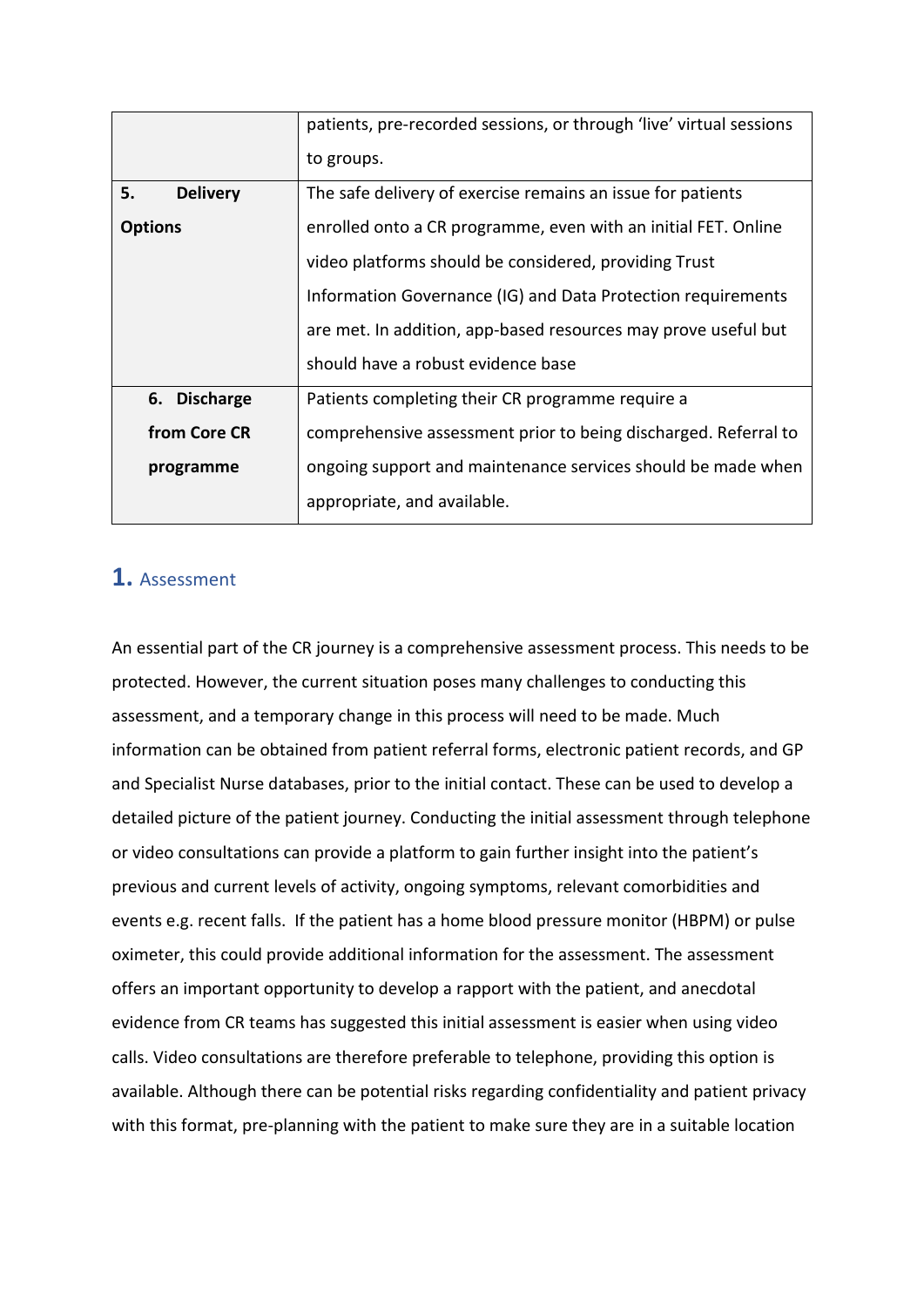prior to the assessment and utilising a secure network for video calls e.g. Attend Anywhere can minimise these risks.

As well as establishing the patient's physical activity (PA) and exercise history, part of the comprehensive assessment is 'real-time' observation of the patient and how they respond to exercise through the functional exercise test (FET). Specific guidance related to returning to face to face (F2F) FETs is provided in the supplementary guidance. However, for those programmes who cannot yet return to F2F exercise assessments, exercise professionals are restricted in what exercise information they can gather to inform any PA guidance, let alone an individualised and structured exercise prescription. The use of the AACVPR Risk Stratification Tool can be made to establish an initial risk level, based on the non-exercise test findings. This can be supported by establishing the patient's current PA and exercise levels. Validated measures such as the Duke Activity Status Index (DASI) can be used to estimate the patient's current exercise tolerance, providing an idea of what METs level they can comfortably achieve (Hlatky et al., 1989; Shaw et al., 2006; Coutinho-Myrrha et al., 2014; Reed et al., 2020). Although there are potential issues with patient-reported PA measures, using a combination of the above tools will help to give a clearer picture of the patient's tolerance of PA and exercise during the assessment. Physical activity trackers may also be helpful to establish baseline PA status.

When the return to F2F clinics and/or appointments are possible within local NHS Trust/health boards/organisations, the options for assessment and exercise capacity assessments should be considered. Following initial assessment over video or telephone, patients could then attend CR for an FET only, with ongoing support via video consultation. Another possibility is for the FET to be conducted during a home visit (e.g. 6-minute walk test), following the initial video or telephone assessment (please see specific guidance for the return to F2F assessment in the supplementary guidance document).

#### **2.** Physical Activity and Exercise Guidance

Home-based CR is a safe and cost-effective delivery option that has comparable outcomes to centre-based delivery (Anderson et al., 2017, Batalik et al., 2020; Yeo, Wang and Low, 2020). However, most home-based programmes require a pre-FET as part of the initial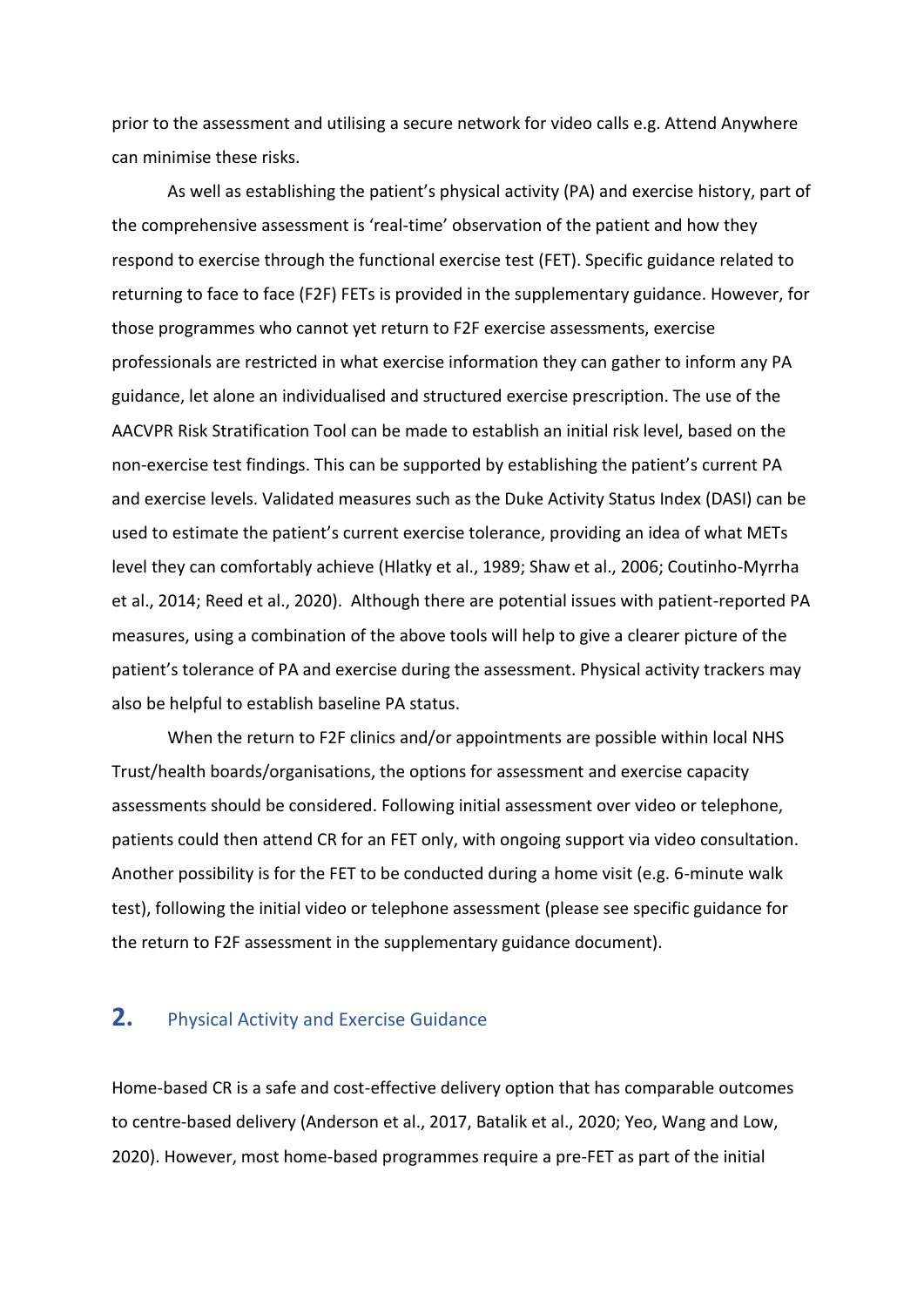assessment. For CR programmes that cannot currently perform an FET, exercise professionals are limited to providing "exercise recommendations" rather than "exercise prescriptions". The CR exercise professional must use their judgement to decide which recommendations are appropriate for each individual patient, and they are reminded of the need to only work within their own level of competency and scope of practice. As always, guidance from senior members of the CR team should be sought where needed. PA and exercise guidance should start at low intensity and duration, and progress slowly with regular reviews. The estimated max-METs value from the validated DASI could be used to guide recommendations. However, it is important to not just estimate an individual's maximal capacity, but also establish the submaximal MET level the patient can sustain without undue fatigue, strain or breathlessness. A starting point for equating such exertion levels to submaximal METs is Ainsworth et al.'s Compendium of Physical Activity (2011).

If technology can be used to collect a simple heart rate response and rating of perceived exertion (see guidance below) during typical activities of daily living, this can go a long way to knowing how much more the patient can do before reaching an unsafe level of exertion. Daily step counts have been used effectively to promote increased PA and affect behaviour change to adopt a more physically active lifestyle. In all cases with exercise reporting and monitoring, it is important that patients are provided with some type of structured diary or reporting system. The following points are not exclusive but provide some typical examples of monitoring and exercise modalities:

i. Response to exercise can be assessed using Rating of Perceived Exertion (RPE) scales and monitoring symptoms to establish the patient response to the intensity. The PA and exercise levels of the patient, along with corresponding RPE and symptoms, should be logged in the patient records. A detailed and accurate account of patient feedback will then make any progression or regression of the patient's recommendations easier. Progression should be made through the adoption of the FITT principles. Patient compliance with the advice should also be assessed and taken into account for further recommendations, or possibly to re-risk stratify the patient if required.

ii. If patients have access to exercise equipment at home (providing it is deemed suitable), then patients can make a note of their RPE and/or HR in relation to speeds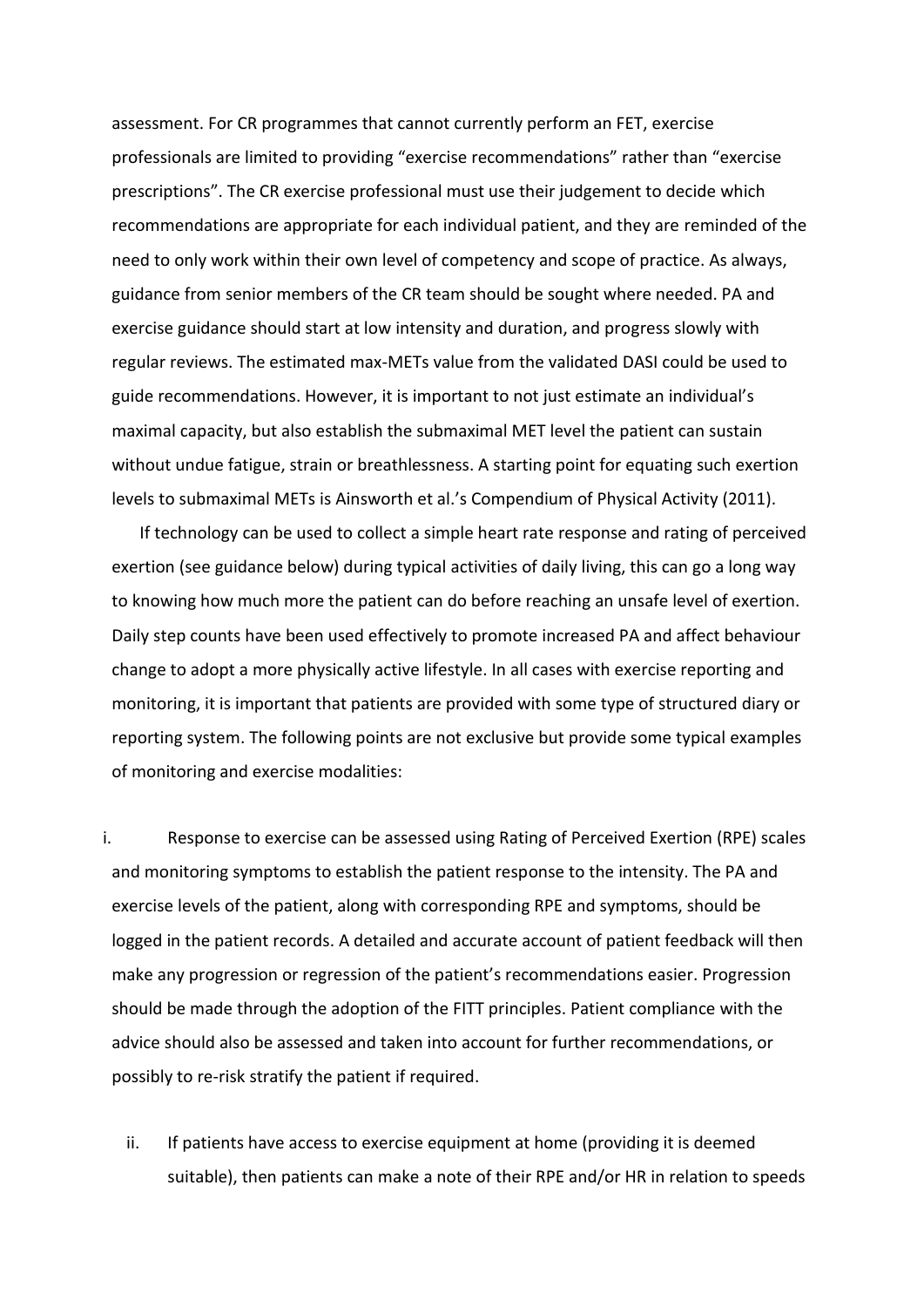and gradients and workloads (from static bikes and treadmills) and note the duration they can achieve at these. From ongoing reviews, these act as quasi assessments from which exercise professionals may be able to give some more specific recommendations on duration and intensity.

- iii. Some patients may have activity trackers on their phones or other devices, pedometers, or wearable technology such as heart rate monitors that could be utilised to develop a clearer picture of activity and further support recommendations for exercise. It is expected that exercise professionals will ensure they fully understand the limitations and potential errors of any resources or technology used and frame their guidance with this in mind.
- iv. As per standard CR practice, any PA and exercise recommendations should be reviewed with each patient on a regular basis. A realistic plan should be made to follow-up on patient's activity levels. The frequency of follow-up will depend on patient need and the availability of CR staff and patient caseload. However, establishing this early will help to manage the expectations of the patient.

Improving the strength and functional capacity of cardiac patients through safe and effective resistance training is an important part of comprehensive CR. Research has shown that the demands placed on the cardiovascular system can be lower during resistance exercise compared with aerobic exercise, with a lower myocardial oxygen demand (Tokmakidis, 2002; Volaklis & Tokmakidis, 2005; Marzonlini et al., 2011). This should provide confidence to exercise professionals working remotely to include some form of resistance training – with a "low and slow" starting point like other PA and exercise recommendations. Standard considerations also need to be made for patients who are post-sternotomy or device implantation regarding when to return to resistance training as some activities will be limited for a number of weeks post-surgery. Although some patients may have HBPM, the BP response to resistance training will be difficult to assess.

Most CR patients may not have previous experience of resistance training, and with the requirement to maintain good technique being paramount, the use of home-exercise booklets or even video instruction should be utilised. Exact resistances can be quantified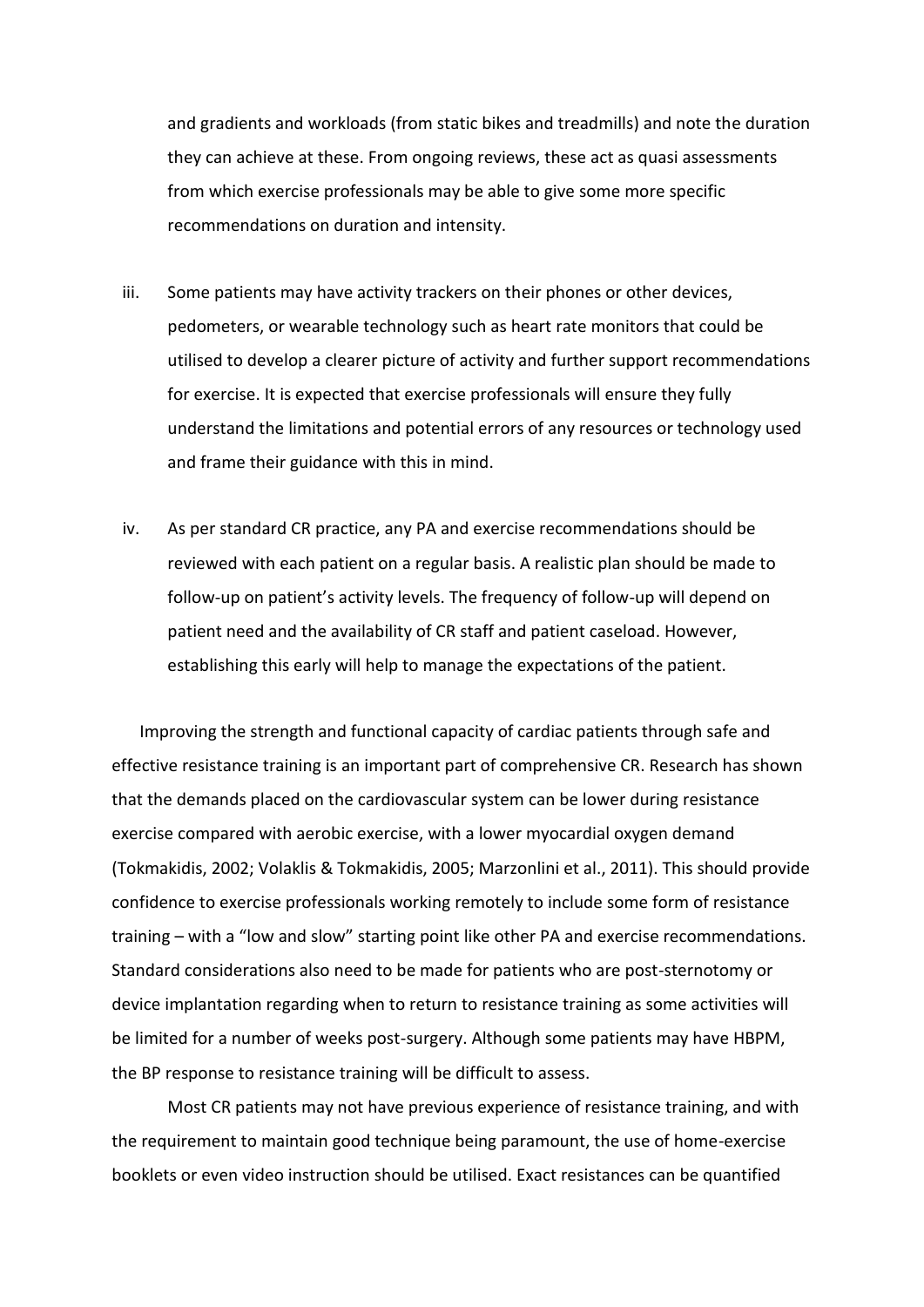through using household items such as cans or bottles of water, and progressed gradually as tolerated. Body weight exercises such as wall press ups or lunges may also be suitable. However, advising the restriction of exercises with major postural changes may be prudent (e.g. sit to stands or floor-work), especially during early exercise recommendations and with patients with a history, or current symptoms, of postural hypotension. Another consideration is the use of resistance bands. Some CR programmes currently provide resistance bands for patients to use at home along with instruction booklets or video support. However, exercise professionals should consult local guidance if this is something they have not done previously, as some Trust/organisations do not permit the use of resistance bands for health and safety reasons.

Not all patients are new to resistance training however, and patients with a history of resistance training may wish to restart as soon as possible. Correct form and technique still need to be assessed as poor technique could have developed over time. Further consideration of home equipment availability needs to be made. Some patients may have a "home-gym" with a range of resistance equipment that may not be suitable due to the nature of exercise (e.g. bench press) or level of resistance. Explaining to the patient the importance of an initial "low and slow" approach will help ensure their compliance with your recommendations.

### **3.** Sedentary Time Reduction

Advice on the benefits of reducing sedentary behaviour and increasing active minutes is important for patients enrolled on a CR programme, and during the current pandemic provides exercise professionals with a strongly evidence-based strategy that remains entirely accessible to patients during lockdown, even for vulnerable patients who are continuing to 'shield'. Increased sedentary time is associated with increased mortality; regular breaks in sedentary time is thought to increase overall energy expenditure, directly influencing cardio-metabolic risk factors, and for older adults there may also be an association with enhanced ability to manage activities of daily living (Ramadi and Haennel, 2018). It is an attractive strategy to employ for high risk patients, those who are very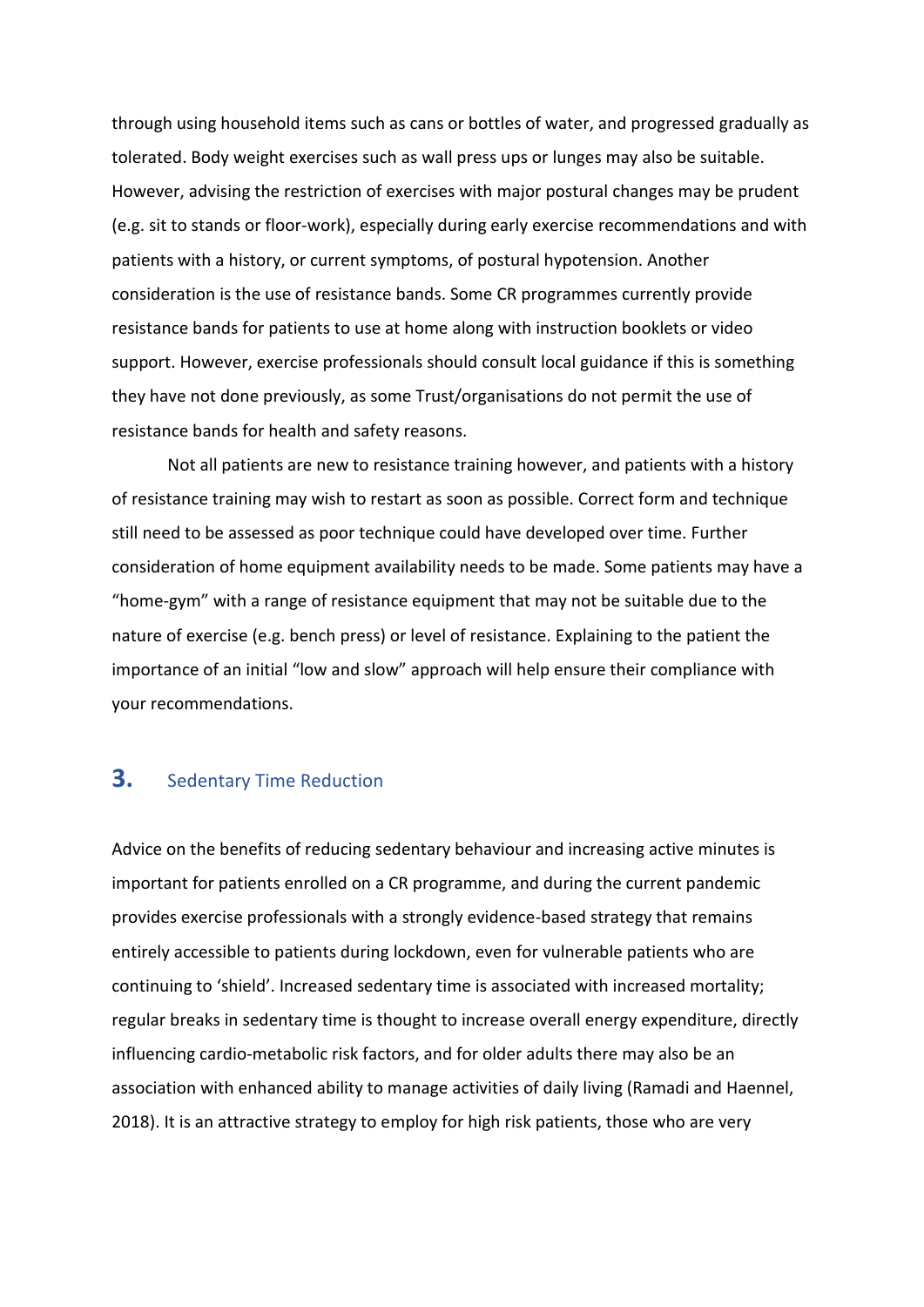deconditioned, and those with limited mobility. Initial advice for these patients should focus on reducing sedentary time prior to giving any advice on more structured PA or exercise. In addition, reducing sedentary behaviour is essential for patients who are able to tolerate moderate to vigorous physical activity. Interrupting sedentary time with light physical activity is a lifestyle change that may be easier to sustain in the long term, and as such should be encouraged alongside moderate to vigorous physical activity. If patients have access to wearable technology, these may offer useful cues and prompts to reduce sedentary time, count steps, and increase active minutes (Prince et al, 2018).

#### **4.** Patient Education

A key goal of any CR programme is to provide advice and reassurance to cardiac patients and their families. This advice is essential for empowering patients to preserve or return to their optimal level of functioning within the community (BACPR, 2017), and can be readily provided, remotely. However, patients and families will now be seeking advice related to COVID-19, as well as their heart condition. Many of our cardiac patients are amongst the group of 2 million people identified by the Government as "most vulnerable to COVID-19" due to their cardiac condition ( [Guidance on shielding and protecting people who are](https://www.gov.uk/government/publications/guidance-on-shielding-and-protecting-extremely-vulnerable-persons-from-covid-19/guidance-on-shielding-and-protecting-extremely-vulnerable-persons-from-covid-19)  [clinically extremely vulnerable from COVID-19](https://www.gov.uk/government/publications/guidance-on-shielding-and-protecting-extremely-vulnerable-persons-from-covid-19/guidance-on-shielding-and-protecting-extremely-vulnerable-persons-from-covid-19) and [BHF 'Coronavirus and your health risk'](https://www.bhf.org.uk/informationsupport/heart-matters-magazine/news/coronavirus-and-your-health#risk) . In addition, many patients with cardiovascular disease may have other comorbidities (such as respiratory conditions) that place them in the "high-risk" or previously "shielding" categories. As a result, there has been an increased number of calls to CR programmes for advice and support with many CR staff finding answering these concerns to be a major part of their working day. CR teams will need to ensure the advice they provide to patients is in accordance with the most up to date [government guidance .](https://www.gov.uk/coronavirus) Any COVID-19 related advice will be in addition to the standard advice CR programmes provide to reassure patients and their families about their heart condition and recovery. A key result of this advice is to reduce unnecessary hospital admissions. Due to the current demands on the NHS, this support is more important than ever. However, [recent data](https://www.bhf.org.uk/what-we-do/news-from-the-bhf/news-archive/2020/april/drop-in-heart-attack-patients-amidst-coronavirus-outbreak) has shown a reduced number of people accessing other NHS services such as A&E. This highlights the key role CR teams must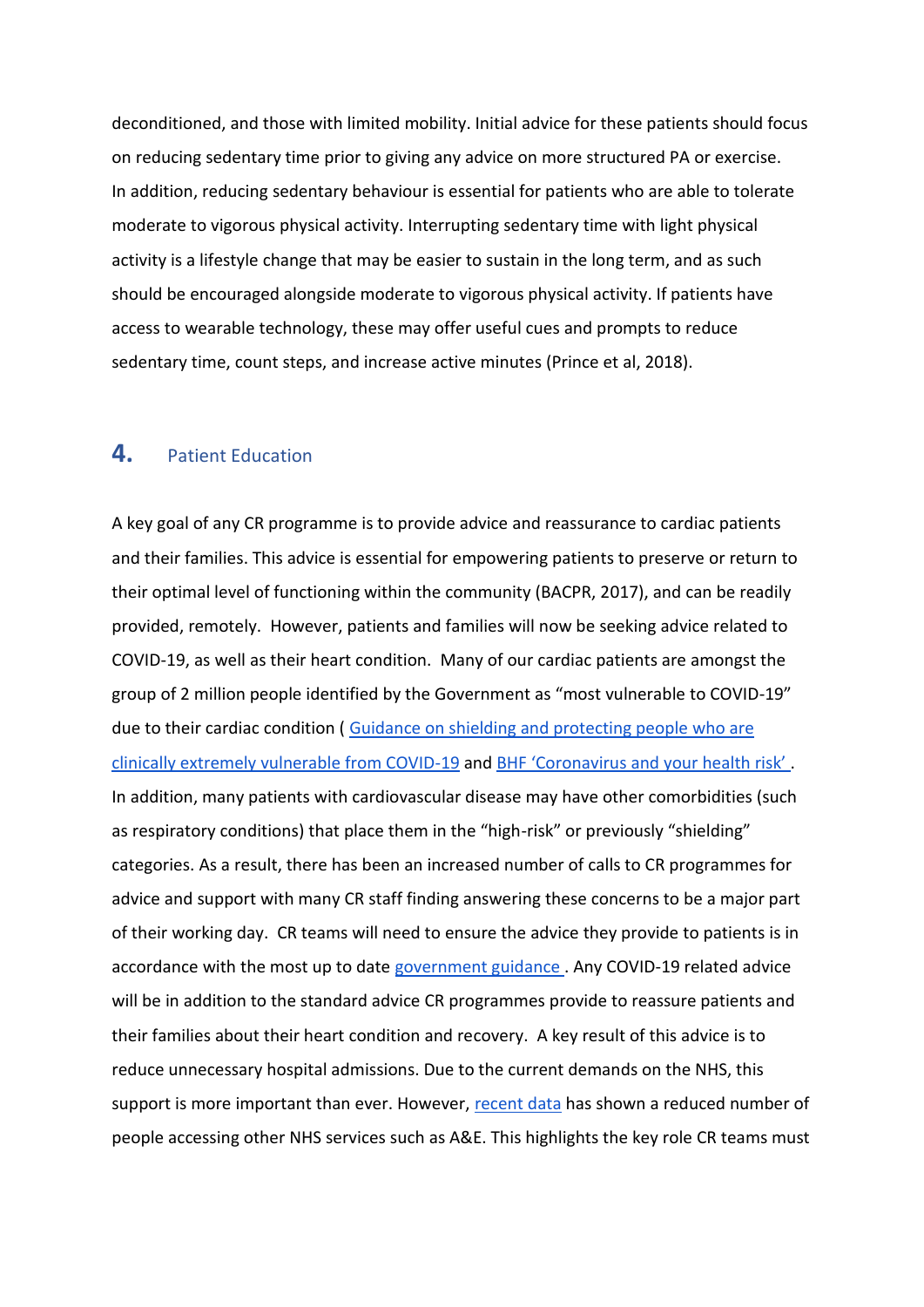take to signpost patients to emergency services, and ensure patients attend specialist services when necessary.

It is still important for exercise professionals to provide specific education relating to the exercise component of CR, including safety information, principles of warm up/cool down, pacing, and symptom management. With the current demands placed on CR programmes due to the pandemic, individual education sessions via telephone or video call may not be a suitable alternative to the standard face-to-face group session. Other options include posting copies of education talks or relevant written information prior to a follow-up phone call. Patients can also be signposted to useful resources on the BHF website. Staff could record themselves giving the education session which can then be emailed to patients. Alternatively, recordings can be made available via a protected portal, with some hospitals already having these in place. Providing 'live' online group education may replicate the standard delivery of CR, however, further discussion with Hospital/Trust IT department and information governance teams may be required prior to going live. Offering a "menu of options" will result in patients being able to choose the most appropriate format for themselves.

## **5.** Delivery Options

Some CR programmes have been able to return to some form of face-to-face delivery, whether this be assessments and FETs, or even group-based class delivery. Unfortunately, if infection rates continue to rise and local restrictions change according to the new Tier system, a return to completely remote delivery may follow. Even when a patient has a known exercise tolerance, established through a functional exercise test (FET), the safe delivery of any exercise, remains an issue. Some rehabilitation programmes have made a successful move to online or video exercise delivery with 'closed groups' of patients who have completed an FET. Where possible this should be considered. However, this requires finding a platform to facilitate delivery of exercise in accordance with the legal requirements of your Trust's Information Governance and Data Protection policies. CR programmes can also make use of available resources such as the [BHF Cardiac Rehabilitation at Home](https://www.bhf.org.uk/informationsupport/support/cardiac-rehabilitation-at-home/cardiac-rehabilitation-exercise-videos)  [exercise videos w](https://www.bhf.org.uk/informationsupport/support/cardiac-rehabilitation-at-home/cardiac-rehabilitation-exercise-videos)hich are available online, or utilise their own home-exercise booklets.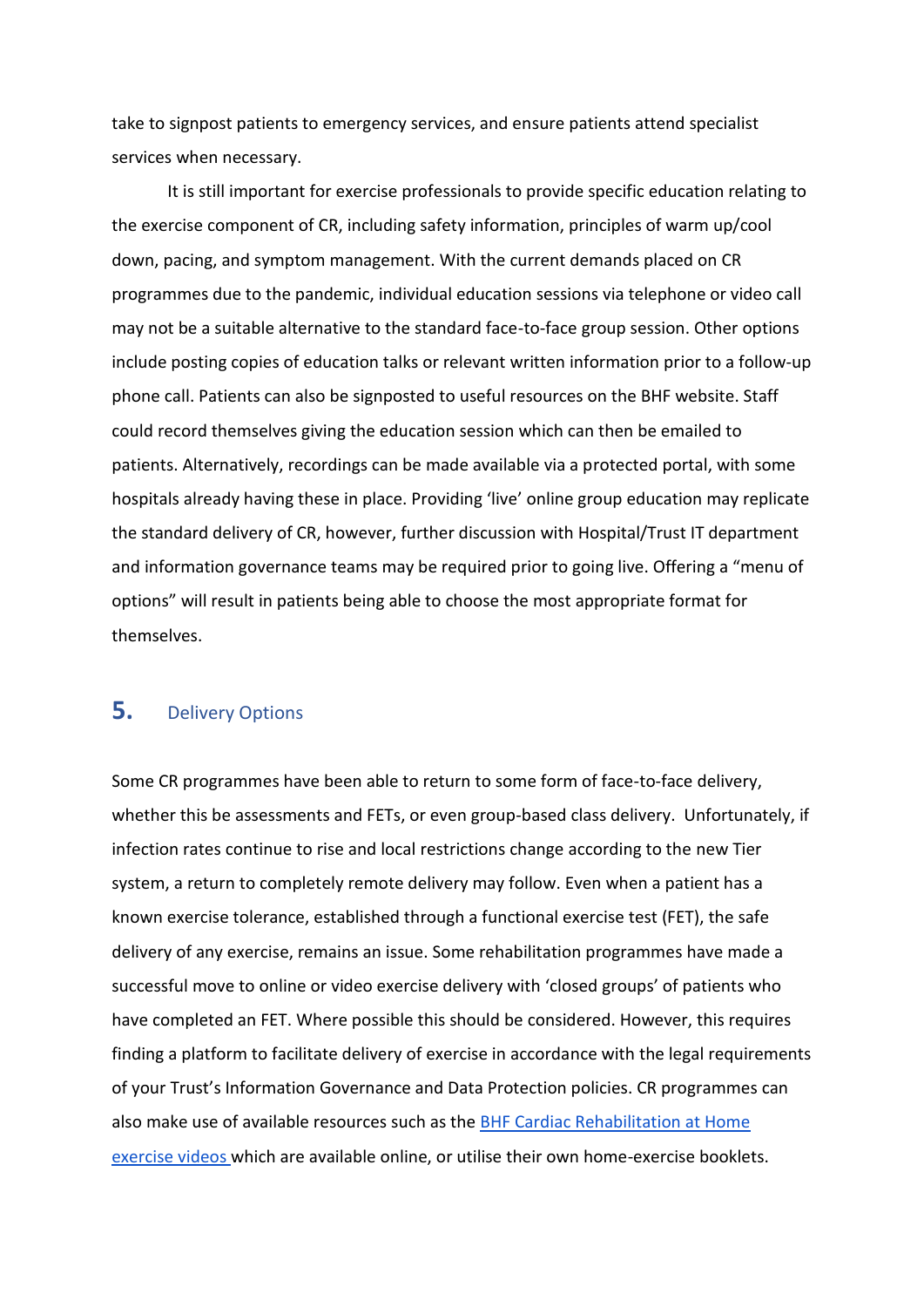Services could consider the use of the many online or app-based resources to support remote delivery. As stated earlier, there is strong evidence that home-based CR is as effective a centre-based CR, as long as it is comprehensive (Anderson et al., 2017; Batalik et al., 2020; Yeo, Wang and Low, 2020). As online or app-based resources have differing delivery and content, and often have a purchase or subscription cost, CR teams will need to decide on the most appropriate resource for their service. It is recommended that ones with an evidence-base of effectiveness should be used.

 Although some CR programmes have returned to F2F, assessments and socially distance group classes, this is unlikely to be the case for all programmes for some time. Utilising the opportunity now to develop a workable online delivery may be appropriate to ensure patients can continue to access a quality service in a format which they desire/require.

#### **6.** Discharge from Core CR programme

As stated in standard five of the BACPR Standards and Core Components (2017), upon completion of their CR programme (recommended by BACPR/BCS/BHF to be a minimum duration of eight-weeks), patients should complete a final assessment. The minimal provision recommendations from the BACPR/BCS/BHF joint statement (Dawkes et al., 2020) state this should be via telephone or video consultation and should be followed by referral to ongoing support services, such as community exercise programmes (previously referred to as Phase IV CR), where relevant and available. If a discharge FET is not available, the patient's response to PA and exercise during their CR programme can be used to guide instructors that are providing this ongoing support. Exercise professionals should keep in contact with their usual providers of ongoing CR support in the community to ensure they are aware of what services are currently being offered and in what capacity. As with Core CR, other services may also have switched to online or virtual classes. With different restrictions on public and private gyms, some F2F groups may be available in the local area. Making patients aware of the options available for their long-term support and maintenance will help them decide on the most appropriate referral option.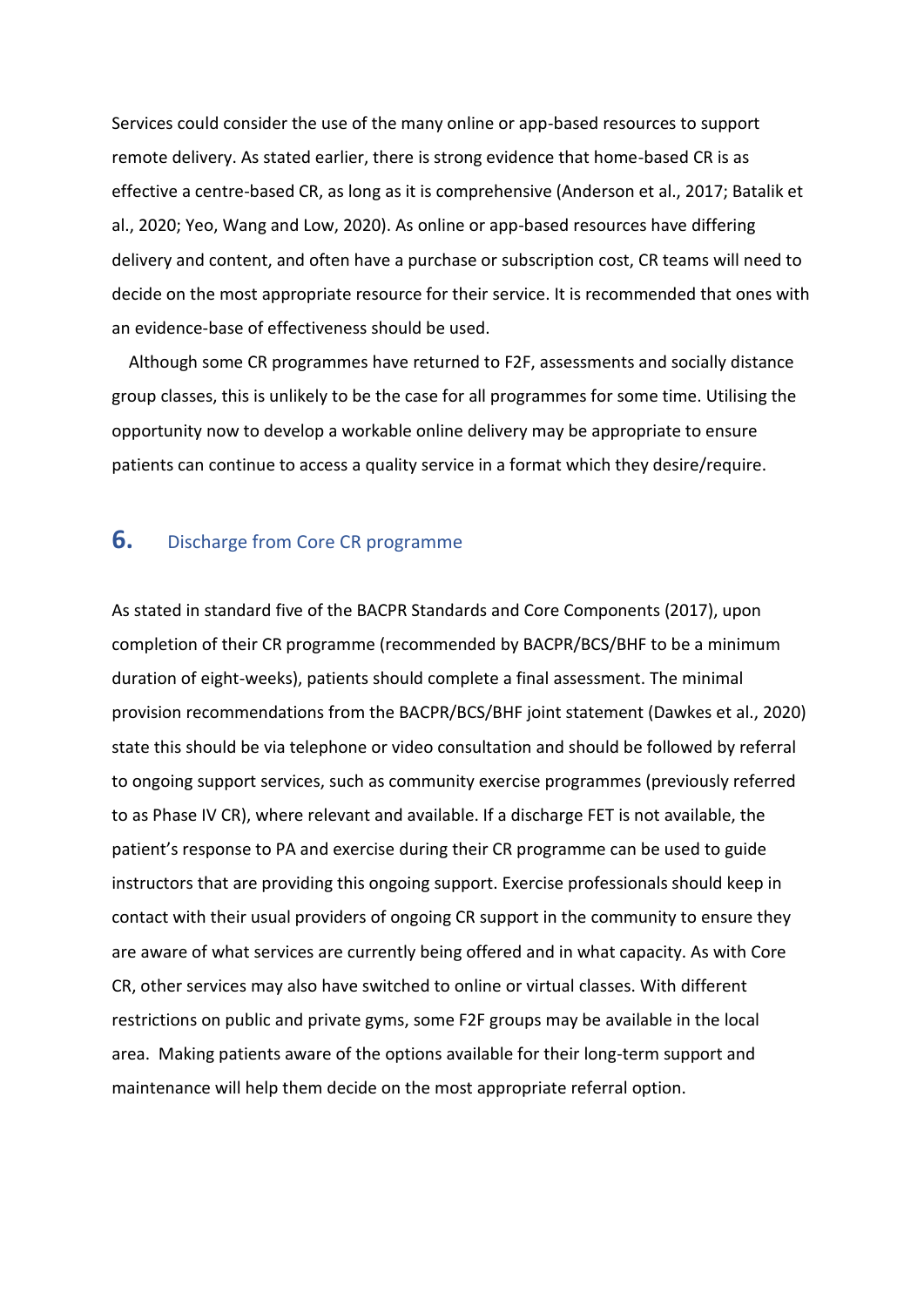#### Summary

The delivery of comprehensive CR remains a priority during the current pandemic (Dawkes et al., 2020). In order to deliver CR in a safe and effective way, changes in service delivery have been required. For example, temporary changes in how the comprehensive assessment is conducted has ensured this essential part of the rehabilitation journey has not missed. CR teams continue to adapt their delivery of PA and exercise advice and patient supervision. Whilst these changes have presented extra demands on CR teams, opportunities have been taken to explore and develop home-based CR delivery, adding a new choice to the "Menu of Options" of CR programme delivery. Going forward, this will no doubt increase CR uptake rates, especially for those who find it difficult to attend CR (such as patients who are returning to work, women, and patients who are housebound or unable to travel) as identified in the NACR 2019 report.

#### Resources for Video Consultations

There is a range of different platforms available for video consultation for patients, and it will depend on your local Trust/organisation as to which one is adopted, and when. Below are some useful resources:

**[NHS England Clinical guide for the management of remote consultations and remote](https://www.england.nhs.uk/coronavirus/wp-content/uploads/sites/52/2020/03/C0044-Specialty-Guide-Virtual-Working-and-Coronavirus-27-March-20.pdf)  [working in secondary care during the coronavirus pandemic](https://www.england.nhs.uk/coronavirus/wp-content/uploads/sites/52/2020/03/C0044-Specialty-Guide-Virtual-Working-and-Coronavirus-27-March-20.pdf)**

**[Chartered Society of Physiotherapist \(CSP\) -](https://www.csp.org.uk/publications/covid-19-guide-rapid-implementation-remote-consultations) Guidance on conducting remote [consultations, 2020\)](https://www.csp.org.uk/publications/covid-19-guide-rapid-implementation-remote-consultations)**

**NHS<sup>x</sup> [Video conferencing technology in primary and secondary care](https://www.nhsx.nhs.uk/covid-19-response/technology-nhs/web-based-platform-which-offers-video-calls-services/)**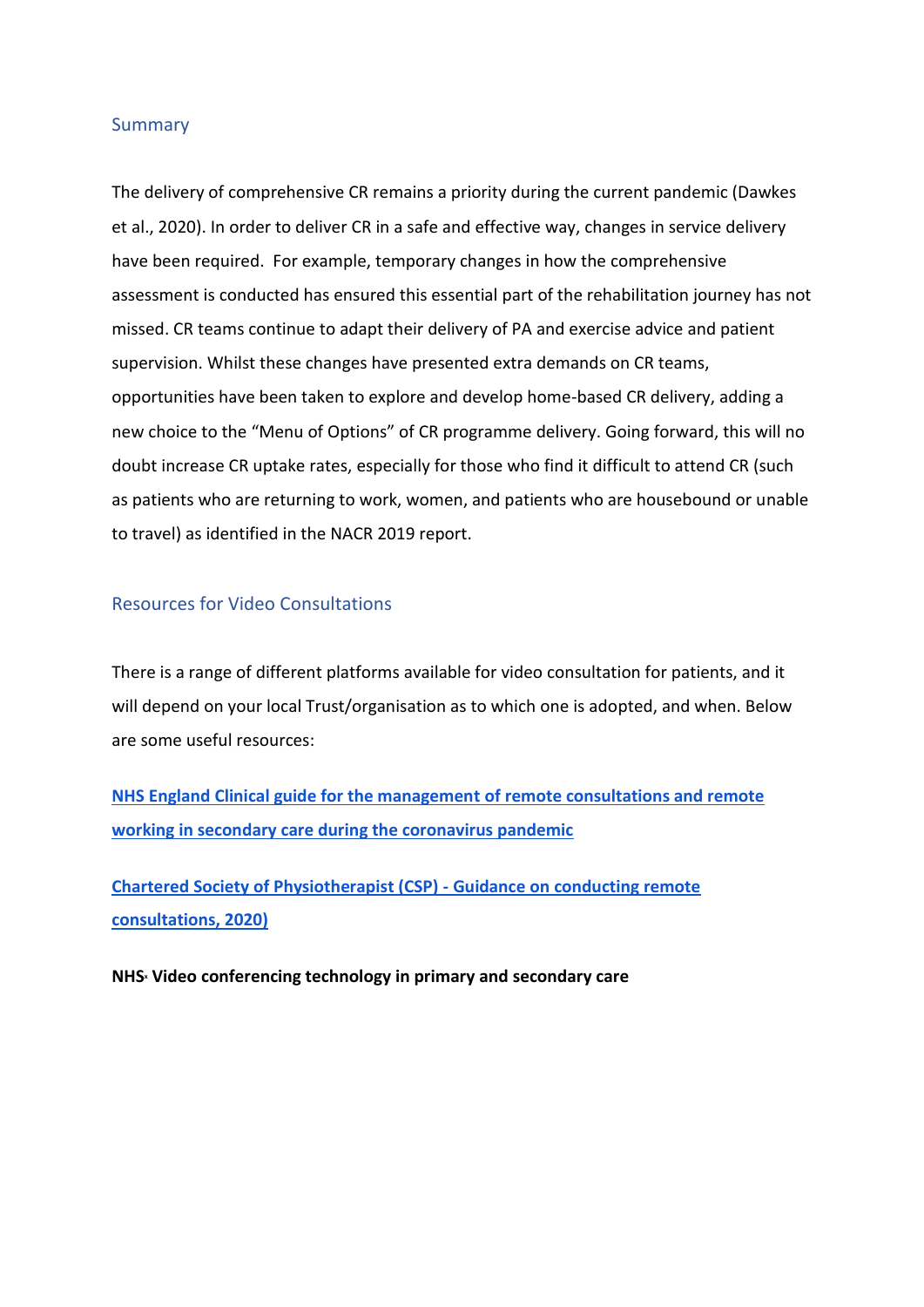#### References:

Ainsworth, B.E., Haskell, W.L., Herrmann, S.D., Meckes, N., Bassett, D.R., Tudor-Locke, C., Greer, J.L., Vezina, J., Whitt-Glover, M.C., & Leon, A.S. (2011). Compendium of Physical Activities: A Second Update of Codes and MET Values. *Medicine and Science in Sports and Exercise*;43(8):1575-81. doi:10.1249/MSS.0b013e31821ece12.

Anderson, L., Sharp, G.A., Norton, R.J, Dalal, H., Dean, S.G., Jolly, K., Cowie, A., Zawada, A., & Taylor, R.S. (2017). Home-based versus centre-based cardiac rehabilitation*. Cochrane Database of Systematic Reviews*, Issue 6. Art. No.: CD007130. DOI: 10.1002/14651858.CD007130.pub4

Batalik, L., Filakova, K., Batalikova, K., & Dosbaba, F. (2020). Remotely monitored telerehabilitation for cardiac patients: A review of the current situation*. World journal of clinical cases*, 8(10), 1818–1831.<https://doi.org/10.12998/wjcc.v8.i10.1818>

British Association of Cardiovascular Prevention and Rehabilitation (2017). *The BACPR Standards and Core Components for Cardiovascular Disease Prevention and Rehabilitation*  $(3<sup>rd</sup> Ed)$ . Available at:

[https://www.bacpr.com/resources/BACPR\\_Standards\\_and\\_Core\\_Components\\_2017.pdf](https://www.bacpr.com/resources/BACPR_Standards_and_Core_Components_2017.pdf)

Coutinho-Myrrha, M. A., Dias, R. C., Fernandes, A. A., Araújo, C. G., Hlatky, M. A., Pereira, D. G., & Britto, R. R. (2014). Duke Activity Status Index for cardiovascular diseases: validation of the Portuguese translation. Arquivos brasileiros de cardiologia, 102(4), 383–390. <https://doi.org/10.5935/abc.20140031>

Dawkes, S., Hughes, S., Ray, S., Nichols, S., Hinton, S., Roberts, C., Butler, T., Delal, H., & Docherty, P (2020). COVID-19 and cardiac rehabilitation - Joint BACPR/BCS/BHF statement on cardiac rehabilitation services. *British Journal of Cardiology*. doi:10.5837/bjc.2020.019 Available at:<https://bjcardio.co.uk/2020/06/covid-19-and-cardiac-rehabilitation/>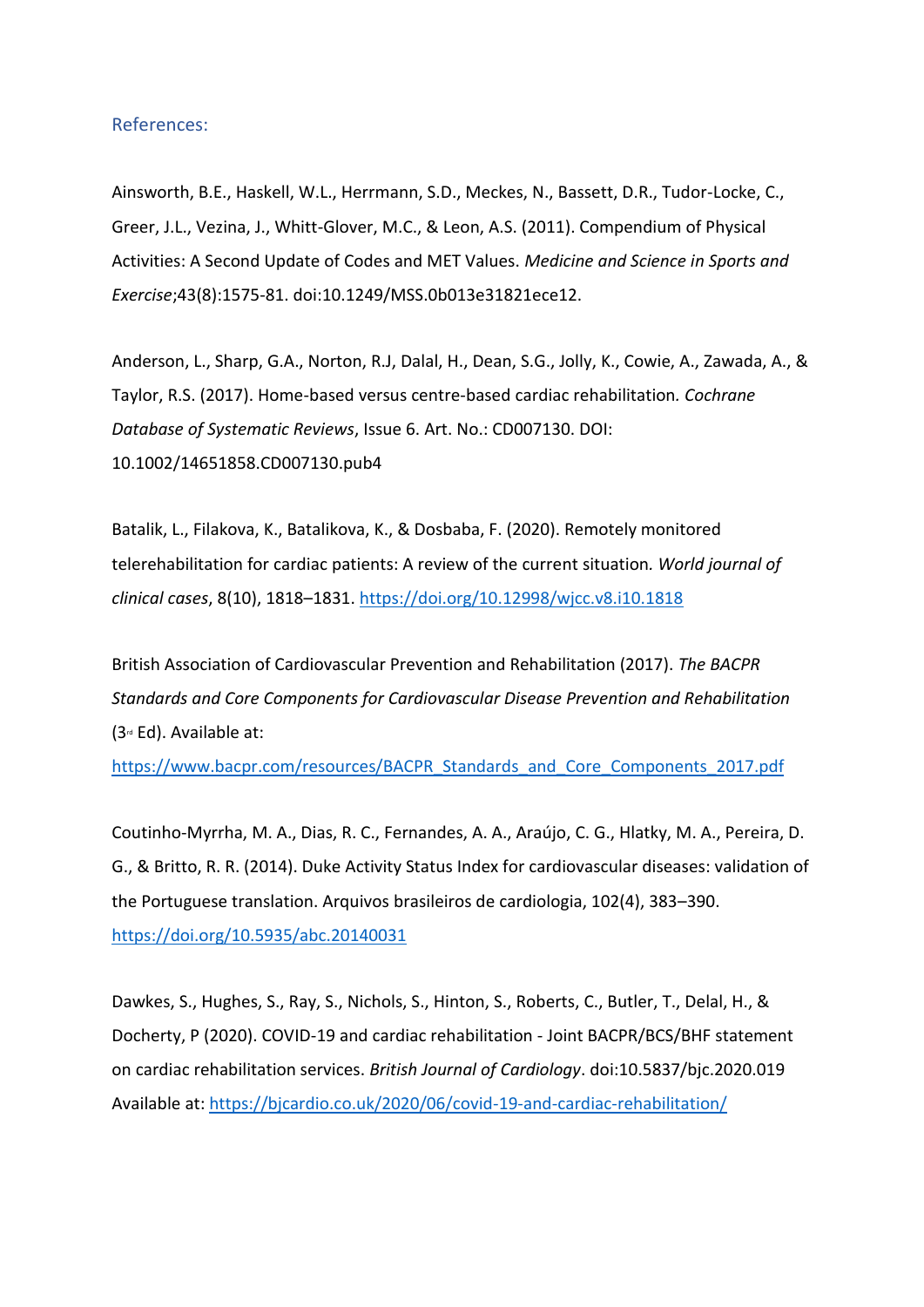Hlatky, M.A., Boineau, R.E., Higginbotham, M.B., Lee, K.L., Mark, D.B., Califf, RM., Cobb, F.R., & Pryor, D.B. (1989) A Brief Self-Administered Questionnaire to Determine Functional Capacity (The Duke Activity Status Index). *American Journal of Cardiology*. 15;64(10):651-4. doi: 10.1016/0002-9149(89)90496-7.

Marzolini, S., Oh, P.I., & Brooks, D. (2012) Effect of combined aerobic and resistance training versus aerobic training alone in individuals with coronary artery disease: a meta-analysis. *European Journal of Preventative Cardiology*. Vol: 19(1) 81-94

NACR (2019). National Audit of Cardiac Rehabilitation (NACR) Quality and Outcomes Report 2018. Available

at: https://www.bhf.org.uk/informationsupport/publications/statistics/national-audit-ofcardiac-rehabilitation-quality-and-outcomes-report-2019

Prince, S.A., Reed, J.L., Cotie, L.M., Harris, J., Pipe, A.L., & Reid, R.D. (2018). Results of the Sedentary Intervention Trial in Cardiac Rehabilitation (SIT-CR Study): A pilot randomized controlled trial. *International Journal of Cardiology*.269:317-324. doi:10.1016/j.ijcard.2018.07.082

Ramadi, A. & Haennel, R.G. (2019). Sedentary behavior and physical activity in cardiac rehabilitation participants. *Heart and Lung*. 48(1):8-12. doi:10.1016/j.hrtlng.2018.09.008

Reed, J.L., Cotie, L.M., Cole, C.A., Harris, J., Moran, B., Scott, K., Terada, T., Buckley, J.P., & Pipe, A.L. (2020). Submaximal Exercise Testing in Cardiovascular Rehabilitation Settings (BEST Study). *Frontiers in Physiology.* 10. Art. 1517 <https://doi.org/10.3389/fphys.2019.01517>

Shaw, L. J., Olson, M. B., Kip, K., Kelsey, S. F., Johnson, B. D., Mark, D. B., Reis, S. E., Mankad, S., Rogers, W. J., Pohost, G. M., Arant, C. B., Wessel, T. R., Chaitman, B. R., Sopko, G., Handberg, E., Pepine, C. J., & Bairey Merz, C. N. (2006). The value of estimated functional capacity in estimating outcome: results from the NHBLI-Sponsored Women's Ischemia